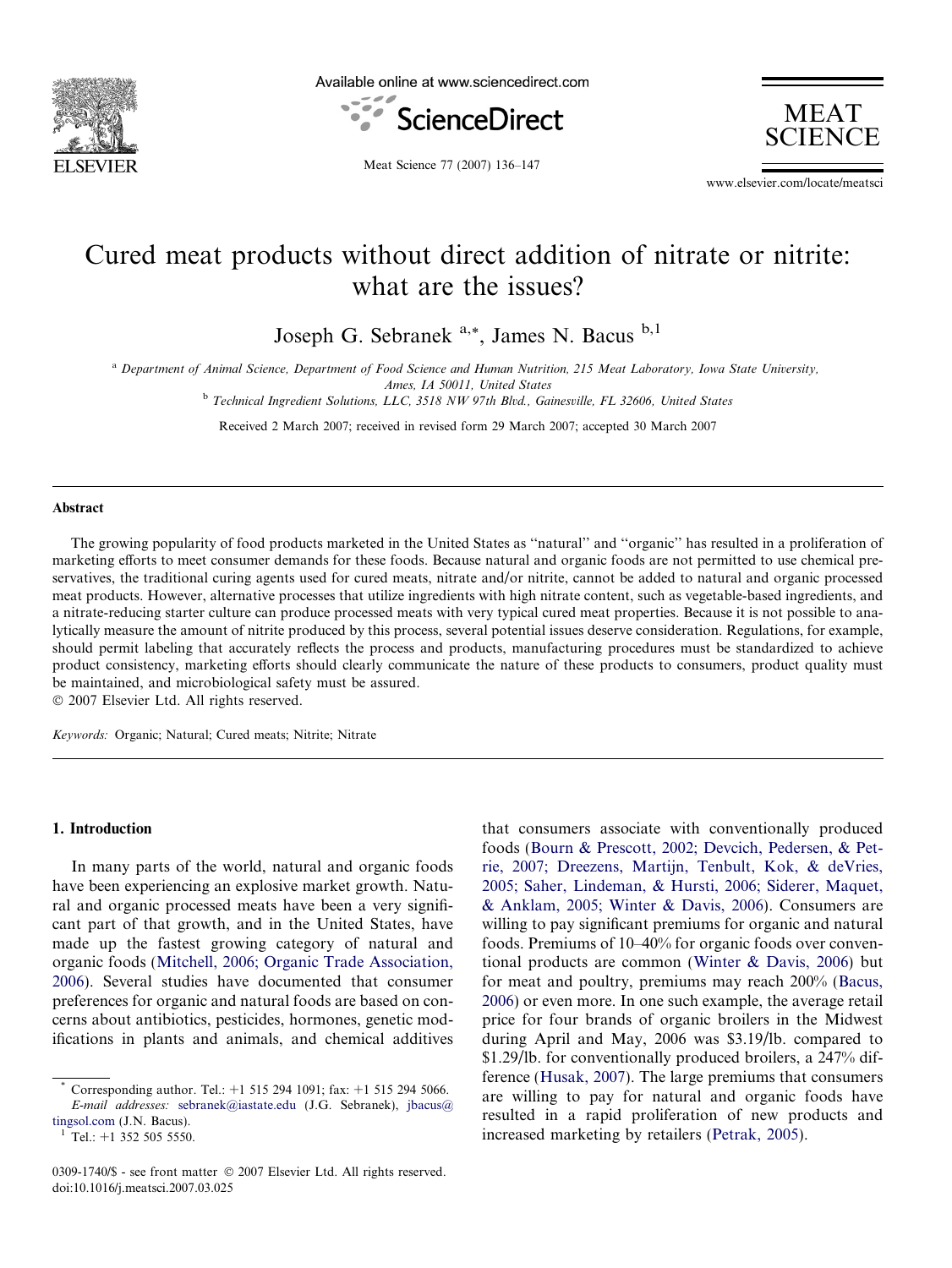In the US, natural and organic foods must be produced and processed according to United States Department of Agriculture (USDA) regulations that define these products. In most cases, natural and organic foods are very similar to conventional products and do not differ in the typical characteristics expected by consumers. However, in the case of processed meat products such as hams, bacon, frankfurters, bologna and others that are typically cured by addition of sodium/potassium nitrite or nitrate, the requirements for natural or organic labeling do not permit addition of nitrite or nitrate. Nitrite, added directly or derived from nitrate, is a unique, distinctive cured meat ingredient for which there is no substitute, consequently significant process and product changes are necessary to produce natural or organic processed meats that provide consumers with the properties expected of traditional cured meat products. These changes, combined with labeling requirements for these products, have resulted in a category of processed meats in the US that is confusing, and perhaps even misleading, to consumers. Further, because of the essential role that nitrite plays in cured meat quality and safety, changes in the products need to be carefully examined in light of the processing changes that are being introduced for manufacturing natural and organic processed meats. Consequently, several considerations including regulatory, manufacturing, marketing, quality and safety issues need to be addressed.

## 2. Background

## 2.1. Definitions of natural and organic processed meats

The requirements for processed meats such as hams, bacon, frankfurters and bologna to qualify as natural or organic in the US have resulted in unique approaches to the development of these products. This is because, while "natural" and "organic" are two separate and distinct categories of meat and poultry products in terms of USDA regulations and labels, neither of these product categories are permitted to be manufactured with added sodium (or potassium) nitrite or nitrate. However, the USDA permits the manufacture of uncured versions of typical cured meats according to the [Code of Federal Regulations \(2006\)](#page-10-0), 9 CFR 319.2, which reads:

''Any product, such as frankfurters and corned beef, for which there is a standard in this part and to which nitrate or nitrite is permitted or required to be added, may be prepared without nitrate or nitrite and labeled with such standard name when immediately preceded with the term "Uncured" in the same size and style of lettering as the rest of such standard name: *Provided*, That the product is found by the Administrator to be similar in size, flavor, consistency and general appearance to such products as commonly prepared with nitrate and nitrite: And providing further, That labeling for such products complies with the provisions of 317.17 (C) of this subchapter''.

Thus, there is another category of processed meats, separate from ''natural'' and ''organic'', and that category is ''uncured''. The definitions of natural and organic require that ''uncured'' be included on the label for products labeled with a standardized cured product name (i.e., uncured bacon), but it is important to note that not all products labeled ''uncured'' are natural or organic.

Processed meats that are labeled ''natural'' must comply with the definition of the term provided by the USDA Food Standards and Labeling Policy Book [\(USDA,](#page-11-0) [2005](#page-11-0)). This definition requires that a natural product ...

..."does not contain any artificial flavor or flavoring, coloring ingredient, or chemical preservative (as defined in 21 CFR 101.22), or any other artificial or synthetic ingredient; and the product and its ingredients are not more than minimally processed''.

## The term "minimally processed" includes

''...traditional processes used to make food edible or to preserve it or to make it safe for human consumption, e.g., smoking, roasting, freezing, drying, and fermenting, or those physical processes which do not fundamentally alter the raw product..., e.g. grinding meat...''. ([USDA, 2005](#page-11-0)).

The definition of natural has been controversial. For example, in the 2005 edition of the USDA Food Standards and Labeling Policy Book, a note was added indicating that sugar, sodium lactate (from a corn source) and natural flavorings from oleoresins or extractives are acceptable for "all natural" claims ([USDA, 2005](#page-11-0)). However, because lactate is widely recognized as an antimicrobial ingredient, such use may conflict with the ''no chemical preservatives'' requirement for labeling of a product as natural. This was the basis for a petition submitted to the USDA in October, 2006 after which the Agency removed lactate from the guidance statement provided for natural claims. The USDA will, however, consider use of lactate for natural foods on a case-by-case basis for applications where the ingredient may function as a flavoring rather than a preservative. Further, the Agency is currently planning to initiate new rulemaking processes in the near future for the use of "natural" to clarify these uses as well as the use of natural claims relative to livestock production practices ([O'Con](#page-11-0)[nor, 2006](#page-11-0)).

Products labeled as organic are much better defined and controlled in the US than the products labeled with natural claims because organic products are governed by the USDA Organic Foods Production Act (OFPA), first established in 1990 as part of the 1990 Farm Bill ([Winter &](#page-11-0) [Davis, 2006\)](#page-11-0). The OFPA created a National Organic Standards Board, which established a National List of Allowed and Prohibited Substances, and developed National Organic Program Standards. The standards, implemented in 2002, specify methods, practices and substances that may be used for production, processing and handling of organic foods. Meat, for example, must be raised under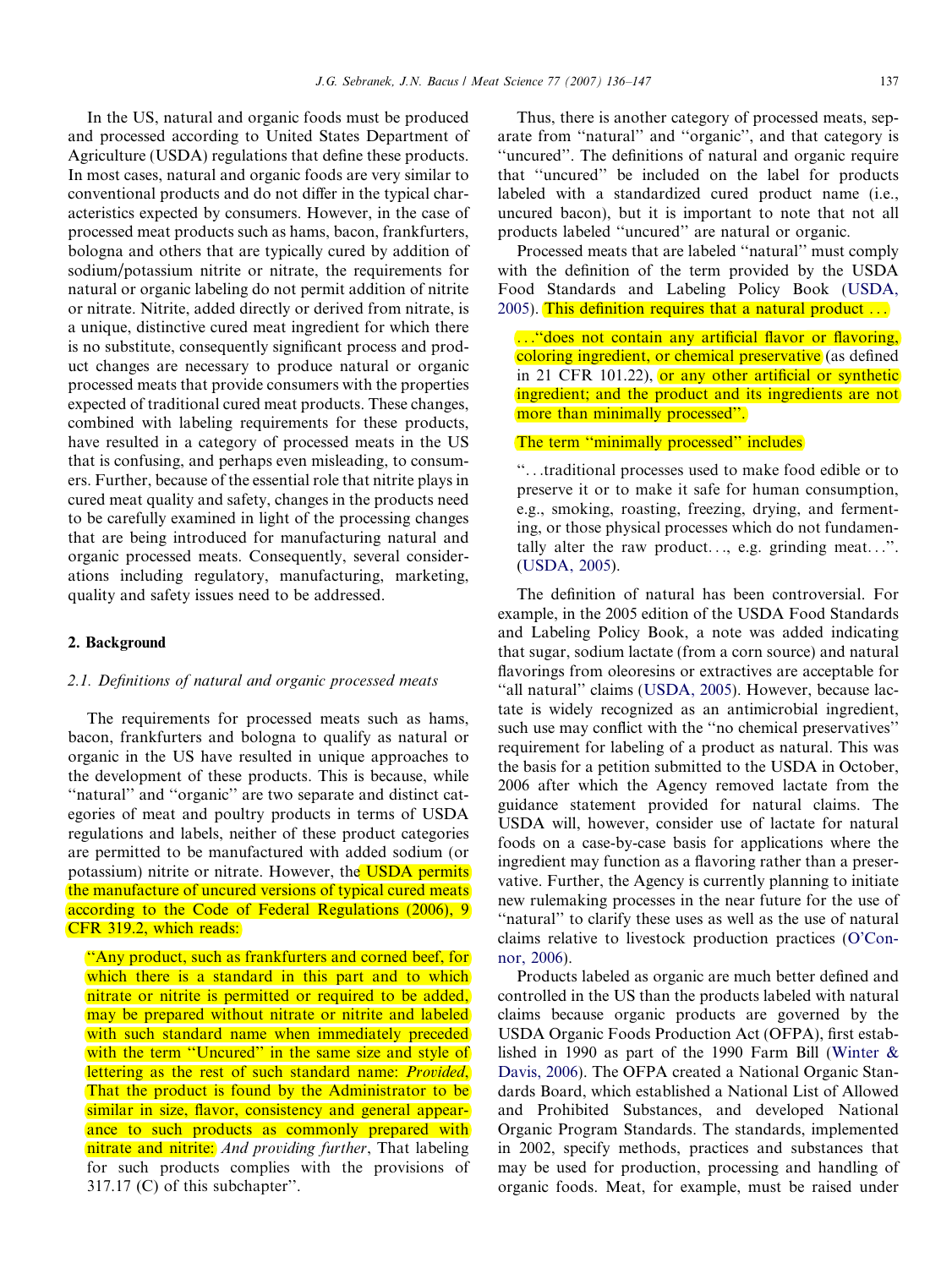organic management and come from a USDA-certified farm. Ingredients used for processed products are clearly defined as permitted or prohibited in the OFPA National List. Organic products may be labeled as;  $(1)$  " $100\%$ organic'' which must contain only organically produced ingredients; (2) "organic" which must contain at least 95% organically produced ingredients; or (3) ''made with organic ingredients'' which must have at least 70% organic ingredients. Products with less than 70% organic ingredients are not allowed to be labeled as organic and are permitted only to list those ingredients that are organic on the label. Those products that qualify for the ''organic'' and ''100% organic'' labeling are permitted to use the USDA organic seal as part of the label.

#### 2.2. Definitions of cured and uncured processed meats

The term ''cured'' relative to processed meats is universally understood to mean the addition of nitrite or nitrate with salt and other ingredients to meat for improved preservation [\(Pegg & Shahidi, 2000\)](#page-11-0). While several ingredients including sugar, spices, phosphates and others are typically included in cured meats, it is the addition of nitrite in one form or another that results in the distinctive characteristics of cured meat [\(Cassens, 1990\)](#page-10-0). The typical color, flavor, shelf life and safety of ham, bacon, frankfurters, bologna and other cured products are so widely recognized by consumers that these product names are considered ''standardized'' and ''traditional'' by the USDA for product labeling and to not require any further clarification to communicate the expected product properties to consumers. On the other hand, products that are similar but made without nitrite or nitrate, must be clearly labeled as ''uncured'' as described earlier. This is because ''uncured'' versions of standardized products like ham, bacon, frankfurters and bologna are significantly different from the traditional products that they emulate. At the same time, there are a number of processed meats that are traditionally manufactured without nitrite or nitrate, and that are not labeled as uncured because the standardized product name effectively communicates that the product is not cured. Fresh sausage, such as pork sausage, for example, is not labeled as ''uncured'' because these products are standardized, traditional and the common name is clearly understood.

The advent of natural and organic processed meat products, both of which prohibit direct addition of nitrite or nitrate, but that also resemble traditional cured meat has made it necessary to require ''uncured'' as part of the traditional product name. However, because current meat processing technology has developed means by which nitrate and nitrite can be indirectly added to these products to achieve very typical cured meat properties, the labeling designations for these products as uncured is confusing and technically inaccurate. Further, because the indirect addition of nitrate and nitrite to natural and organic processed meats has not been thoroughly investigated in terms of nitrite chemistry and subsequent product properties, a number of important questions remain to be answered, particularly in regard to quality and safety.

# 3. Review of conventional cured meat ingredients and processes

Conventionally – cured meat products are characterized by addition of nitrate and/or nitrite. While other ingredients, particularly sodium chloride, are essential parts of typical cured meat formulations, it is the nitrate/nitrite that provides the distinctive properties that are common to all cured meat products. The role of nitrate/nitrite is so commonly understood in the meat industry that the term ''cure'' is used as both a noun and a verb, meaning either nitrate/nitrite as chemical entities, or the addition of these ingredients to meat, respectively.

## 3.1. Nitrate

Numerous reviews of the history of meat curing have suggested that meat curing originally developed from use of salt contaminated with sodium or potassium nitrate [\(Binkerd & Kolari, 1975; Cassens, 1990; National Acad](#page-10-0)[emy of Sciences, 1982; Pegg & Shahidi, 2000; Pierson &](#page-10-0) [Smoot, 1982; Sebranek, 1979](#page-10-0)).

While it is not clear when saltpeter (potassium nitrate) was first recognized as a curing agent, it is clear that nitrate, either as saltpeter or as a contaminant of sodium chloride, was used to cure meat for centuries before research chemists began to unravel the chemistry of meat curing. In the late 1800s, it was discovered that nitrate was converted to nitrite by nitrate-reducing bacteria, and that nitrite was the true curing agent. The first half of the 20th century brought a gradual shift from nitrate to nitrite as the primary curing agent for cured meats as the advantages of faster curing time for increased production capacity became more important, and as nitrite chemistry became better understood. By the early 1970s, relatively little nitrate was being used for cured meats ([Binkerd &](#page-10-0) [Kolari, 1975](#page-10-0)). The late 1960s and early 1970s also brought a watershed event for the cured meat industry when it became obvious that nitrite could result in formation of carcinogenic n-nitrosamines in cured meat. Subsequent research demonstrated that a significant factor in nitrosamine formation was residual nitrite concentration, and consequently, nitrate was eliminated from most curing processes to achieve better control over residual nitrite concentrations ([Pegg & Shahidi, 2000](#page-11-0)). Today, nitrate is rarely used and then only in a few specialty products such as dry cured hams and dry sausage where long, slow curing processes necessitate a long-term reservoir for nitrite that can be slowly released over the course of the process.

#### 3.2. Nitrite

The chemistry of nitrite in cured meat is an extremely complex mixture of interactive chemical reactions involv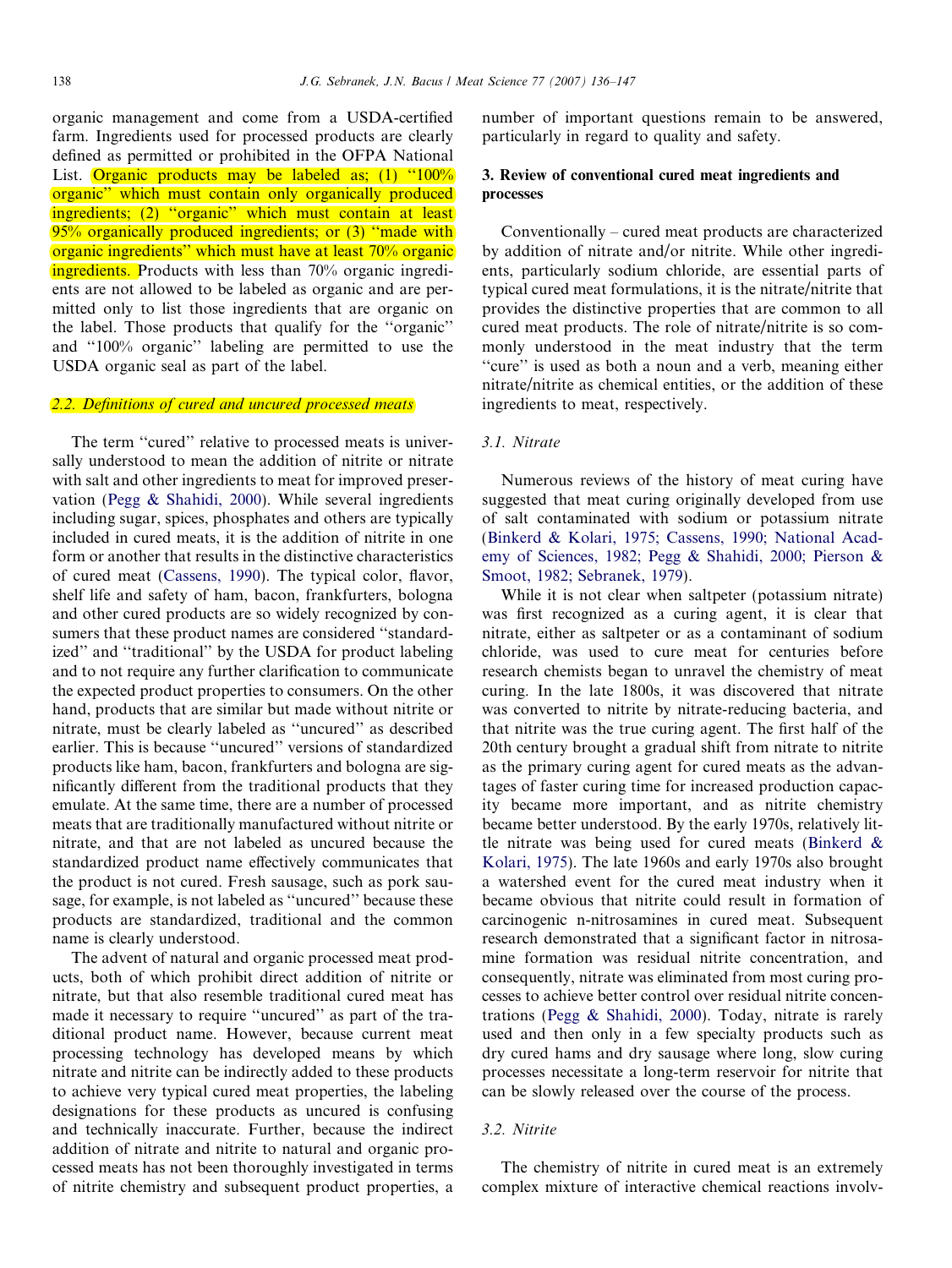ing several different reactants. Nitrite is a highly reactive compound that can function as an oxidizing, reducing or a nitrosylating agent, and can be converted to a variety of related compounds in meat including nitrous acid, nitric oxide and nitrate ([Honikel, 2004\)](#page-10-0). To further complicate understanding of nitrite chemistry, it has become clear that the formation of nitric oxide (NO) from nitrite is a necessary prerequisite for most meat curing reactions ([Møller](#page-11-0) [& Skibsted, 2002](#page-11-0)). Fortunately, fundamental research on nitric oxide has become one of the most active research areas in biology because nitric oxide has been found to play crucial roles in several physiological functions in living organisms. Fundamental research on nitric oxide in biological systems since the early 1990s has facilitated better understanding of nitrite and nitric oxide in cured meat ([Møller & Skibsted, 2002; Stamler & Meissner, 2001](#page-11-0)).

The most effective way to consider nitrite chemistry in cured meat is to consider the practical effects of the addition of nitrite to meat. The first and most obvious effect is that of cured color development. Close examination of the chemical reactions involved with color development immediately make it obvious that the chemistry of nitrite in meat is a phenomenally complex event. For example, nitrite does not act directly as a nitrosylating (transfer of nitric oxide) agent in meat but first forms intermediates such as  $N_2O_3$  ([Honikel, 2004](#page-10-0))in the mildly acidic conditions typical of postmortem muscle, and NOCl ([Fox, Seb](#page-10-0)[ranek, & Phillips, 1994; Møller & Skibsted, 2002; Sebranek](#page-10-0) [& Fox, 1985, 1991\)](#page-10-0) in the presence of salt.

Formation of NO from the intermediates is facilitated by reductants such as ascorbate, and the NO will react with the iron of both myoglobin  $(Fe^{+2})$  and metmyoglobin  $(Fe^{+3})$  to form cured meat pigments and cured color. These reactions demonstrate two of the most important factors governing nitrite reactions in conventionally cured meat products; namely pH and reductants. However, several other nitrite reactions are involved in cured meats and contribute to nitric oxide production. For example, when nitrite is added to comminuted meat, the meat quickly turns brown due to metmyoglobin formation because nitrite acts as a strong heme pigment oxidant and is, in turn, reduced to NO. The NO reacts with metmyoglobin and subsequent reduction reactions convert the oxidized heme to reduced nitric oxide myoglobin for typical cured color following cooking. Further, nitrite can also react with sulfhydryl groups on proteins to release nitric oxide in an oxidation–reduction reaction that results in a disulfide ([Pegg & Shahidi, 2000](#page-11-0)).

In addition to the above reactions of nitrite in meat, all of which affect the rate and/or extent of cured color development, nitrite plays a key role in cured meat as a bacteriostatic and bacteriocidal agent. Nitrite is strongly inhibitory to anaerobic bacteria, most importantly Clostridium botulinum and contributes to control of other micro organisms such as Listeria monocytogenes. The effects of nitrite and the likely inhibitory mechanism differs in different bacterial species [\(Tompkin, 2005](#page-11-0)). The effectiveness of nitrite as an antibotulinal agent is dependent on several environmental factors including pH, sodium chloride concentration, reductants and iron content among others [\(Tompkin,](#page-11-0) [2005](#page-11-0)). While the means by which nitrite achieves microbial inhibition is not clear and many mechanisms have been proposed, all of the factors that impact nitrite inhibitory effects are also important to the known reactions that generate nitric oxide for cured color. Thus, the reaction sequences involving nitric oxide are probably an important part of the antimicrobial role of nitrite in cured meat. For example, some researchers have suggested that nitrous acid  $(HNO<sub>2</sub>)$  and/or nitric oxide (NO) may be responsible for the inhibitory effects of nitrite ([Tompkin, 2005](#page-11-0)). Because it appears that nitrite reactivity is key to microbial inhibition (one indicator of this is the strong dependence on pH), there has been some question whether ingoing or residual nitrite is most critical to antimicrobial effects. [Tompkin \(2005\)](#page-11-0) concluded that residual nitrite at the time of product temperature abuse is critical to antibotulinal effects and that depletion of residual nitrite during product storage will reach some point at which inhibitory effects are also depleted.

The nitrite reaction sequences involved with cured color development probably also play a key role in the strong anti-oxidant function of nitrite in cured meat, because proposed mechanisms for the antioxidant effect of nitrite include reaction with heme proteins and metals, and formation of nitroso- and nitrosyl-compounds that have antioxidant properties ([Pegg & Shahidi, 2000\)](#page-11-0). It is likely that these proposed mechanisms are dependent upon the same initial reactions of nitrite that form nitric oxide for cured color.

Nitrite is also responsible for the production of characteristic cured meat flavor, though this is probably the least well understood aspect of nitrite chemistry ([Pegg & Shah](#page-11-0)[idi, 2000\)](#page-11-0). It is easy to distinguish cooked, cured ham from fresh roast pork on the basis of flavor but the chemical identity of distinguishing flavor components in cured meat has eluded numerous researchers. Some of the flavor difference may be due to the suppression of lipid oxidation by nitrite but other antioxidants do not produce cured meat flavor. If nitrite does, in fact, form some volatile flavor factors, this would represent yet another reaction product of nitrite in cured meat.

In addition to the nitrite reactions which result in cured meat color, microbial inhibition, antioxidant effects and flavor, it has been demonstrated that addition of nitrite to meat results in formation of nitrate and nitrogen gas as well as reaction with carbohydrates and lipids [\(Honikel,](#page-10-0) [2004; Pegg & Shahidi, 2000\)](#page-10-0).

The point of this brief discussion of nitrite chemistry and the functions of nitrite in cured meat is to emphasize that nitrite is a highly reactive ingredient when combined with meat, and results in a complex mixture of reaction products. Because nitrite, particularly as nitric oxide, so readily reacts with a wide variety of substrates, reaction kinetics could be an important determinant of how nitrite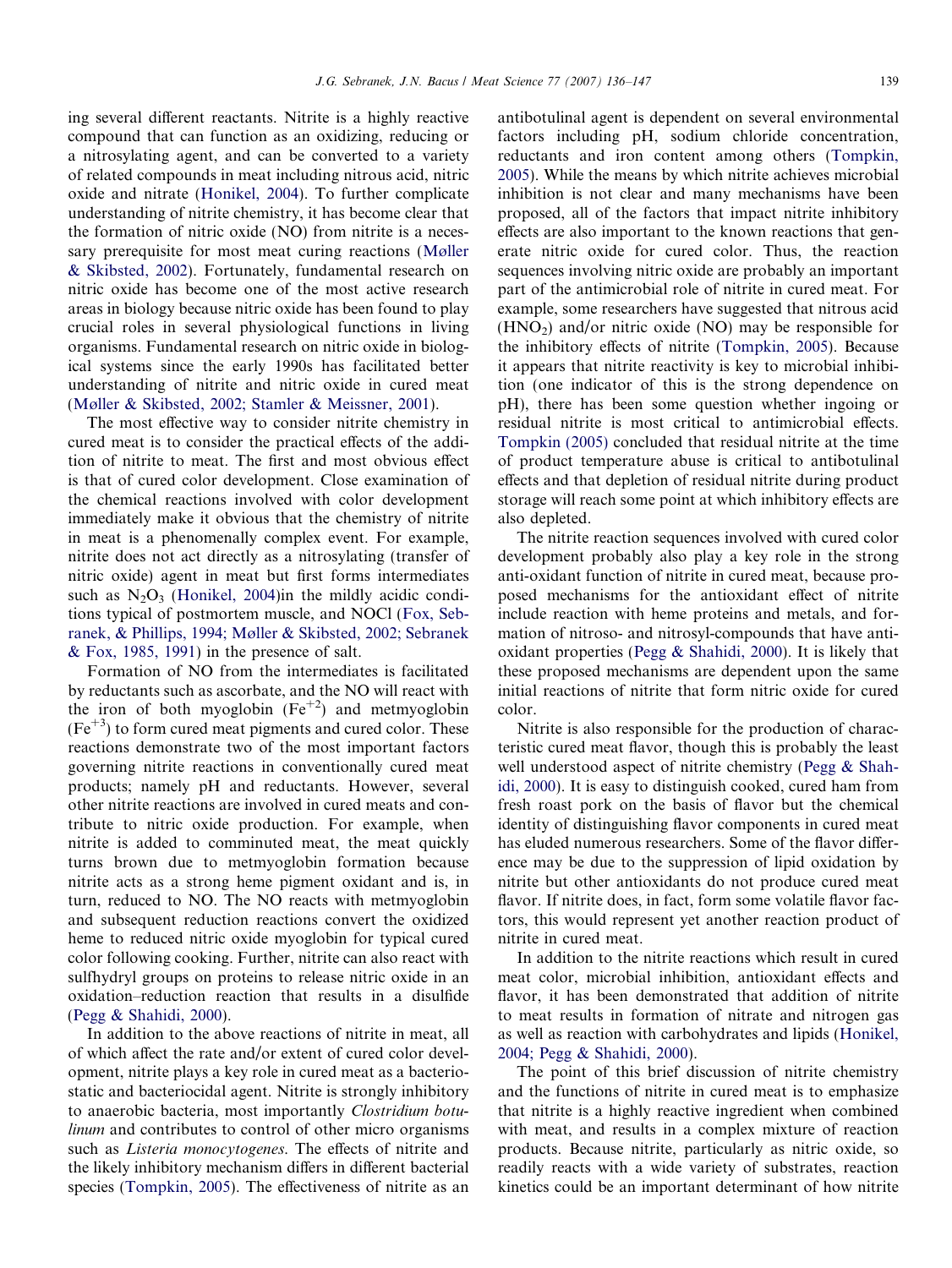is proportioned among the various competitive substrates and reaction products. A slow formation of nitrite (such as from nitrate) in meat might be significantly different in terms of nitrite reaction products than the direct, one-time addition of a full load of nitrite. If, for example, the fastestreacting substrates consumed a greater share of the nitrite during slow nitrite formation than in the case where nitrite is added directly, then the end products of the more reactive substrates might achieve greater final concentration.

## 3.3. Past and current safety issues associated with nitrite

Issues that have been raised concerning the safety of using nitrate and nitrite for cured meat have included chemical toxicity, formation of carcinogens in food or after ingestion, and reproductive and developmental toxicity. None of these issues represent relevant concerns for nitrate or nitrite in light at the current regulated levels of use in processed meats. While nitrite is recognized as a potentially toxic compound, and there have been cases where nitrite was mistakenly substituted for other compounds in food or drink at concentrations great enough to induce toxicity symptoms, the normally controlled use of nitrite in processed meats represents no toxicity risk.

However, the issue of carcinogenic nitrosamines formed from nitrite in cured meat was a very serious concern in the 1970s. Fortunately, changes in manufacturing practices and reduced levels of nitrite used in curing solved the problem of nitrosamine formation in cured meat. Yet, a background concern about nitrite has lingered, and in the 1990s, a series of epidemiological studies reported that consumption of cured meat was related to childhood leukemia and brain cancer ([Peters et al., 1994; Preston-Martin &](#page-11-0) [Lijinsky, 1994; Preston-Martin et al., 1996; Sarasua &](#page-11-0) [Savitz, 1994](#page-11-0)). Further, in 1998, nitrite was proposed as a developmental and reproductive toxicant under California's Proposition 65 (Safe Drinking Water and Toxic Enforcement Act). Fortunately, both issues (nitrite as a carcinogen and as a developmental/reproductive toxicant) have been largely resolved by subsequent studies and careful scientific review ([Milkowski, 2006](#page-11-0)).

The issue of ingested nitrate and nitrite first arose in the 1970s when it was recognized that carcinogenic nitrosamines could be formed in the stomach following ingestion. Subsequent work has shown that less than 5% of the nitrite and nitrate typically ingested comes from cured meat, the rest coming from vegetables and saliva ([Archer, 2002; Cas](#page-10-0)[sens, 1997a; Milkowski, 2006](#page-10-0)). Nevertheless, in 2006, the International Agency for Research on Cancer (IARC) concluded that ''Ingested nitrate or nitrite under conditions that result in endogenous nitrosation is probably carcinogenic to humans'' [\(Coughlin, 2006\)](#page-10-0). While the IARC report is still in progress, the conclusions are likely to ramp up questions and concerns about nitrite as a food additive. In light of the anticipated challenges to nitrite in cured meat, it is imperative that as much information as possible is developed for all processed meat applications where nitrite and/or nitrate have a role.

# 3.4. Current US regulations on nitrite and nitrate

Current regulations on use of nitrite and nitrate in the United States vary depending on the method of curing used and the product that is cured. For comminuted products, the maximum ingoing concentration of sodium or potassium nitrite is 156 parts per million (ppm) or 0.25 oz. per 100 lbs. (7 g/45.4 kg), based on the green weight of the meat block [\(USDA, 1995\)](#page-11-0). Maximum ingoing nitrate for these products is 1718 ppm. Sodium and potassium nitrite and nitrate are limited to the same amount despite the greater molecular weight of the potassium salts, which means that less nitrite or nitrate will be included when the potassium salt is used. For immersion cured, and massaged or pumped products, maximum ingoing sodium or potassium nitrite and nitrate concentrations are 200 ppm and 700 ppm, respectively, again based on the green weight of the meat block. Dry cured products are limited to 625 ppm and 2187 ppm of nitrite and nitrate respectively. If nitrite and nitrate are both used for a single product, the ingoing limits remain the same for each but the combination must not result in more than 200 ppm of analytically measured nitrite, calculated as sodium nitrite in the finished product.

Bacon is an exception to the general limits for curing agents because of the potential for nitrosomine formation. For pumped and/or massaged bacon without the skin, 120 ppm of sodium nitrite or 148 ppm of potassium nitrite is required along with 550 ppm of sodium ascorbate or sodium erythorbate which is also required. It is important to note that this is a specifically required amount whereas other nitrite limits are maximum amounts. To accommodate variation in pumping procedures and brine drainage from pumped products, the regulations for pumped and/ or massaged bacon permit  $\pm 20\%$  of the target concentrations at the time of injecting or massaging. For example, sodium nitrite concentrations within the range of 96– 144 ppm are acceptable. Nitrate is not permitted for any bacon curing method. There are two exceptions to these regulations for pumped and/or massaged bacon: first, 100 ppm of sodium nitrite (or 123 ppm of potassium nitrite) with an ''appropriate partial quality control program'' is permitted and, second, 40–80 ppm of sodium nitrite or 49–99 ppm of potassium nitrite is permitted if sugar and a lactic acid starter culture are included. Immersion cured bacon is limited to 120 ppm of sodium nitrite or 148 ppm of potassium nitrite while dry cured bacon is limited to 200 ppm or 246 ppm, respectively. For bellies cured with the skin on, nitrite and reductant concentrations must be reduced by 10%, based on the assumption that skin comprises approximately 10% of the belly weight.

It is important to note that the regulations also require a minimum of 120 ppm of ingoing nitrite for all cured ''Keep Refrigerated'' products ''unless safety is assured by some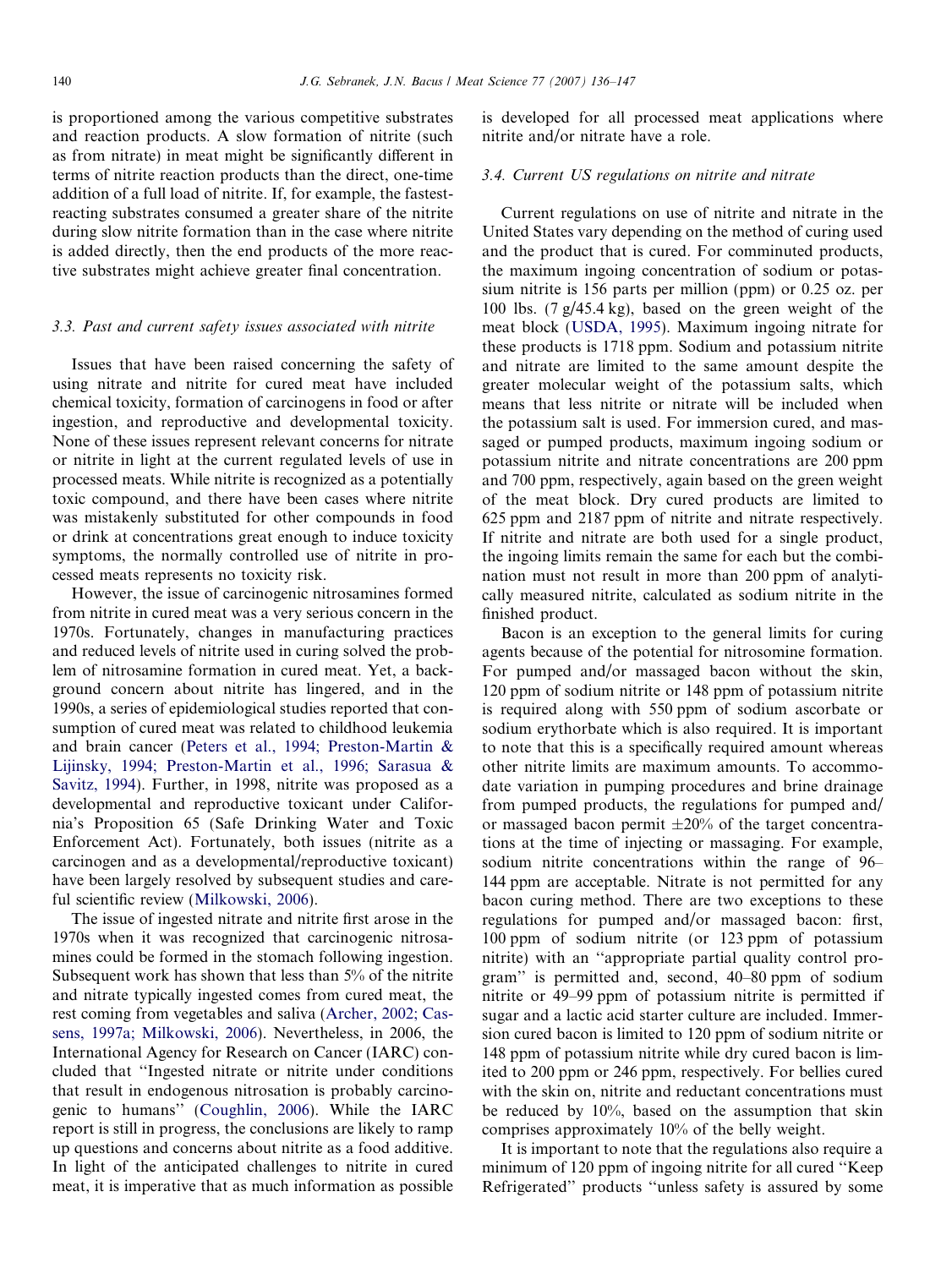other preservation process, such as thermal processing, pH or moisture control''. The establishment of minimum ingoing nitrite concentration is considered critical to subsequent product safety. This is a significant consideration for natural and organic cured meat products.

On the other hand, for cured products that are processed to ensure shelf stability (stored at ambient temperature and do not require refrigeration), there is no minimum ingoing nitrite level. The USDA Processing Inspector's Calculations Handbook ([USDA, 1995](#page-11-0)) suggests that, for shelf-stable products, ''...40 ppm nitrite is useful in that it has some preservative effect. This amount has also been shown to be sufficient for color-fixing purposes...''.

#### 4. Ingredients used for natural and organic cured meats

Because of the negative perceptions of nitrite-cured meat held by some consumers, the ''uncured'' natural and organic versions of typical cured meats have enjoyed wide-spread market acceptance. A survey of 56 commercial ''uncured'' meat products including bacon, ham, frankfurters, bologna, braunschweiger, salami, Polish sausage, Andouille sausage and snack sticks showed that most of these products demonstrated typical cured meat color and appearance [\(Sindelar, 2006b](#page-11-0)). Review of the product ingredient statements showed that sea salt, evaporated cane juice, raw sugar or turbinado sugar, lactic acid starter culture, natural spices or natural flavorings, and celery juice or celery juice concentrate were used in many of the products.

Analyses of samples of four selected commercial brands each of natural or organic bacon, hams and frankfurters showed that all samples except one sample of bacon contained residual nitrite at concentrations ranging from 0.9 ppm to 9.2 ppm. Residual nitrate was found in all products at concentrations of 6.8 ppm to 44.4 ppm ([Sindelar,](#page-11-0) [2006a](#page-11-0)). Residual nitrite was lower in most of the natural or organic products at the time of sampling than in comparable commercial products made with conventional addition of nitrite. Other cured meat properties including instrumental color, cured pigment concentration, lipid oxidation and sensory properties were, in general, similar for the natural or organic products relative to the conventionally cured products but greater variation in the natural and organic products was obvious. Most notable was low color values, low cured pigment content and low sensory scores for those products that contained little or no residual nitrite. It is important to note that because these were commercial products selected at retail, the time of manufacture and storage history of each was unknown. Nevertheless, these results suggest that: (1) there is wide variation among the natural and organic processed meats that simulate conventionally cured products; and (2) a large majority of natural and organic processed meats demonstrate typical cured meat properties, including cured color, flavor and significant concentrations of residual nitrite and nitrate. Thus, it is clear that nitrite and nitrate are being introduced to these products indirectly as components of other ingredients.

# 4.1. Unique ingredients in natural and organic processed meats

The most common ingredient observed in review of the product labels of natural and organic processed meats was sea salt. Sea salt is derived directly from evaporation of sea water, unrefined without addition of free-flow additives and retains the natural trace minerals characteristic of the source [\(Heinerman & Anderson, 2001; Kuhnlein, 1980\)](#page-10-0). Several varieties of sea salt are available and differ depending on the geographical origin of the water used and the mineral content [\(Saltworks, 2006\)](#page-11-0). While sea salt has been suggested as a likely source of nitrate, limited analytical information suggested that nitrate content of sea salt is relatively low. [Herrador, Sayago, Rosales, and Asuero \(2005\)](#page-10-0) reported that Mediterranean sea salt contained 1.1 ppm of nitrate and 1.2 ppm of nitrite. [Cantoni, Berretta, and Bian](#page-10-0)[chi \(1978\)](#page-10-0) analyzed 10 samples each of 3 grades of sea salt and found nitrate and nitrite concentrations of 0.3– 1.7 ppm and 0–0.45 ppm, respectively.

The second most common ingredient observed in natural and organic processed meat ingredient lists was raw sugar, most often shown as turbinado sugar. Turbinado sugar is a raw sugar obtained from evaporation of sugar cane juice followed by centrifugation to remove surface molasses. Remaining molasses gives turbinado sugar a light brown color and flavor similar to brown sugar. While it seems possible that raw sugar could include nitrate, there appears to be no evidence of significant nitrate or nitrite concentrations in raw sugar.

Natural flavorings or spices, and celery juice or celery juice concentrate were frequently listed as ingredients, and because these are plant/vegetable products, the potential contribution of nitrate from these sources is very significant. Vegetables are well-known as a source of nitrate with concentrations as high as 1500–2800 ppm ([National Acad](#page-11-0)[emy of Sciences, 1981\)](#page-11-0) in celery, lettuce and beets. Vegetable juices and vegetable powders are commercially available and may be used as ingredients in natural and organic foods. Analysis of some commercially available vegetable juices showed that carrot, celery, beet and spinach juice contained 171 ppm, 2114 ppm, 2273 ppm and 3227 ppm of nitrate respectively [\(Sebranek, 2006](#page-11-0)). After 10 days of storage at room temperature, nitrate levels in these juices declined by 14–22%. Nitrite was not detected initially but concentrations of 128–189 ppm of nitrite were found after 10 days at room temperature, probably resulting from bacterial reduction of nitrate. Analysis of commercial celery juice powder indicated a nitrate content of 27,462 ppm or about 2.75%, reflecting the increased concentration following drying [\(Sindelar, 2006a\)](#page-11-0). Clearly, vegetable products offer the greatest potential to introduce natural sources of nitrate into processed meats. Juices and powders have advantages in supplying nitrate in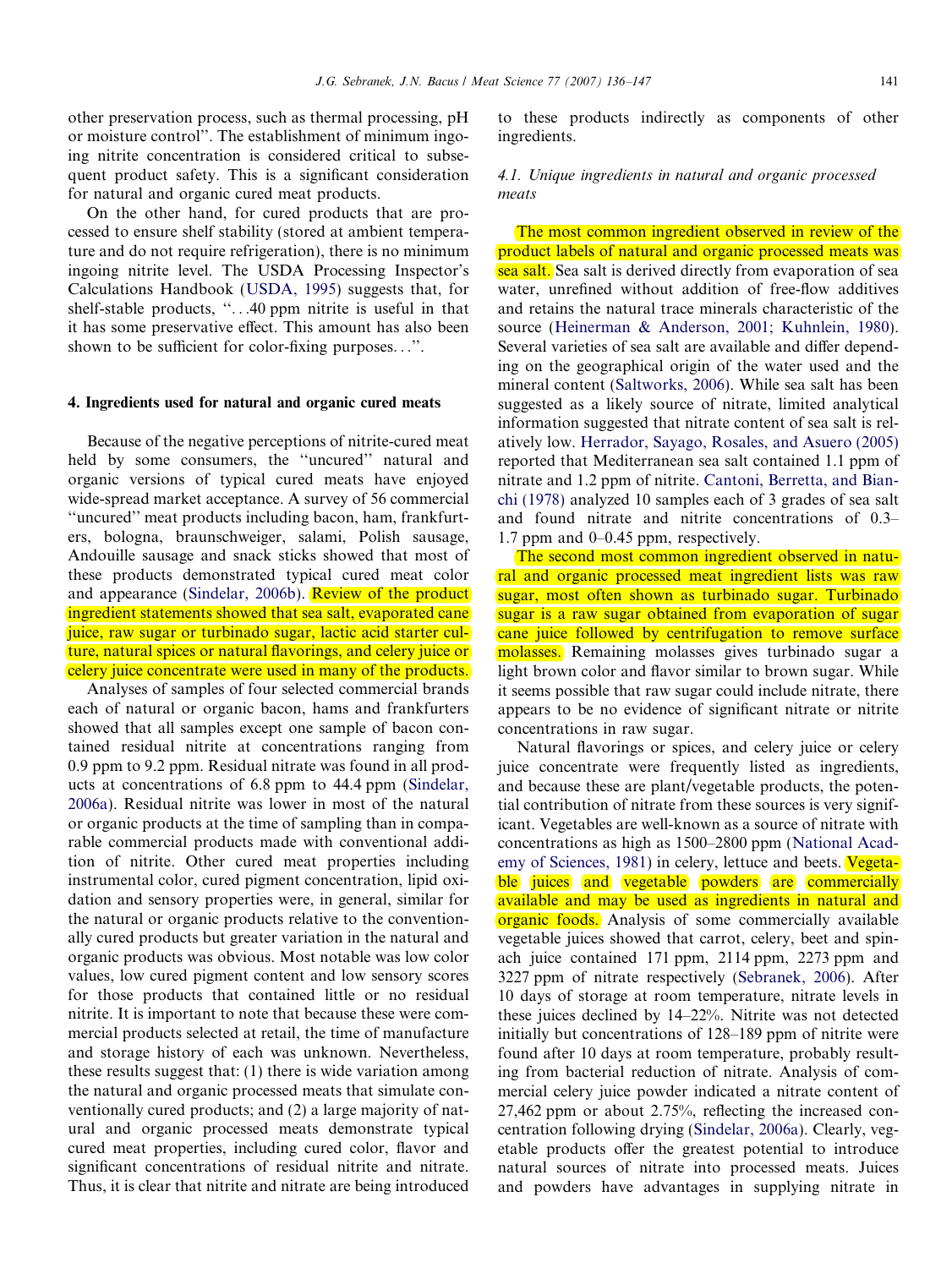concentrated form. Celery juice and celery powder appear to be highly compatible with processed meat products because of very little vegetable pigment (as opposed to beets, for example) and a mild flavor profile similar to raw celery that does not detract greatly from finished product flavor.

A critical ingredient for processed meats with natural nitrate sources is a nitrate-reducing bacterial culture if typical cured meat properties are the final objective. The necessity of bacterial reduction of nitrate to nitrite for meat curing has long been recognized, and nitrate-reducing cultures have been commercially available for several years. Most applications of these cultures have been for dry sausage where a long-term reservoir of nitrite during drying is desirable and where subtle flavor contributions from the culture are considered important ([Olesen, Meyer, & Sta](#page-11-0)[hnke, 2004](#page-11-0)). The lactic acid starter cultures used for fermented sausage, primarily *Lactobacillus plantarum* and Pediococcus acidilactici, do not reduce nitrate. However, cultures of coagulase-negative cocci such as Kocuria (formerly Micrococcus) varians, Staphylococcus xylosus, Staphylococcus carnosus and others will reduce nitrate to nitrite. These organisms can achieve nitrate reduction at  $15-20$  °C but are much more effective at temperatures over  $30^{\circ}$ C [\(Casaburi, Blaiotta, Mauriello, Pepe, & Villani, 2005\)](#page-10-0). The typical recommended holding temperature for commercial nitrate-reducing cultures is  $38-42$  °C to minimize the time necessary for adequate nitrite formation. Recent research has documented that time is a critical parameter in the development of typical cured meat properties from natural sources of nitrate. [Sindelar \(2006a\)](#page-11-0) reported that holding time at  $38^{\circ}$ C was more critical than the amount of naturally-added nitrate for development of cured meat properties in frankfurters and hams. Time appeared to be more critical for the small diameter frankfurters that reached internal temperature of  $38\,^{\circ}\text{C}$  quickly than for the large diameter hams where internal temperature increased to  $38^{\circ}$ C more slowly.

[Sindelar, Cordray, Sebranek, Love, and Ahn \(in press a\)](#page-11-0) evaluated several quality characteristics of frankfurter-style cooked sausages manufactured with starter culture and either 0.2% or 0.4% celery juice powder, each held at  $38 \degree$ C for either 30 min or 120 min. The products were evaluated during 90 days of refrigerated, vacuum-packaged storage and compared with conventionally processed products manufactured at the same time with added sodium nitrite. Color measurements (Hunter  $a^+$  values reflectance ratios, cured pigment concentrations) indicated that treatments with short incubation time resulted in less cured color/redness than the nitrite-cured control though this difference was not always significant. Cured color/redness was comparable to the nitrite-cured control with the longer incubation time for the first 14 days following manufacturing but the difference became non-significant during extended storage. Residual nitrite following incubation was dramatically different with 5.6 ppm and 7.7 ppm found for the 0.2% and 0.4% celery powder levels, respectively,

after 30 min but 24.5 ppm and 46.0 ppm observed after 120 min. No differences were noted for lipid oxidation between any of the treatments and the control. The nitrite-cured control received the highest sensory scores though differences were not significant for all sensory properties.

A similar experiment with hams ([Sindelar, Cordray,](#page-11-0) [Sebranek, Love, & Ahn, in press b](#page-11-0)) was conducted using either 0.2% or 0.35% celery powder and incubation time of 0 min or 120 min. The treatment with no incubation time was included because the extended thermal process (3 hrs., 35 min.) used for hams relative to small diameter frankfurter-style sausage was expected to result in adequate nitrate reduction by the culture. Results showed that there were no treatment differences in objective color measurements or cured pigment concentrations and all products were similar in color properties to the nitrite-cured control. Residual nitrite, following the 120 minute incubation for the 0.2% and 0.35% celery juice powder additions, was 19.5 ppm and 36.1 ppm, respectively. The residual nitrite was significantly less for the hams with celery juice powder (21.0–36.0 ppm at day 0; 7.2–21.3 ppm after 90 days) relative to the nitrite-cured control (63.4 ppm at day 0: 34.1 ppm after 90 days). However, residual nitrite was greater in hams with a greater amount of added celery juice (27.7–36.0 ppm from 0.35% celery powder vs. 19.3– 21.0 ppm from 0.20% celery powder at day 0 compared with 11.7–21.3 ppm vs. 7.2–8.8 ppm, respectively, for each after 90 days). Sensory panel evaluation indicated that the greater celery powder treatment (0.35%) resulted in greater vegetable aroma and flavor with less ham aroma and flavor. The treatments with a low level of celery powder (0.2%) were similar to the nitrite-cured control for all sensory properties evaluated.

The authors concluded that the celery juice powder/starter culture treatment was an effective alternative to the direct addition of sodium nitrite to small-diameter, frankfurter-style cured sausage but that incubation time at  $38 \text{ °C}$  is an important factor for product quality. The celery juice powder/starter culture treatment was also effective for hams but in this case the amount of celery juice powder proved to be more critical. For large diameter products such as hams, it appears that the slow temperature increase that is part of a typical thermal process may provide enough time for the culture to achieve nitrate-to-nitrite reduction. Further, the delicate flavor profile of hams makes these products more susceptible to flavor contributed by vegetable products.

The authors also pointed out that the concentration of celery juice powder used  $(0.2\%, 0.35\%$  and  $0.4\%$  – total formulation weight basis) could provide, with 100% nitrate-to-nitrite conversion, maximum ingoing nitrite concentrations of 69 ppm, 120 ppm and 139 ppm (meat block basis), respectively, based on the initial nitrate concentration of 27,462 ppm in the celery powder. Because these nitrite concentrations are, at best, significantly less than the 156–200 ppm normally included in cured comminuted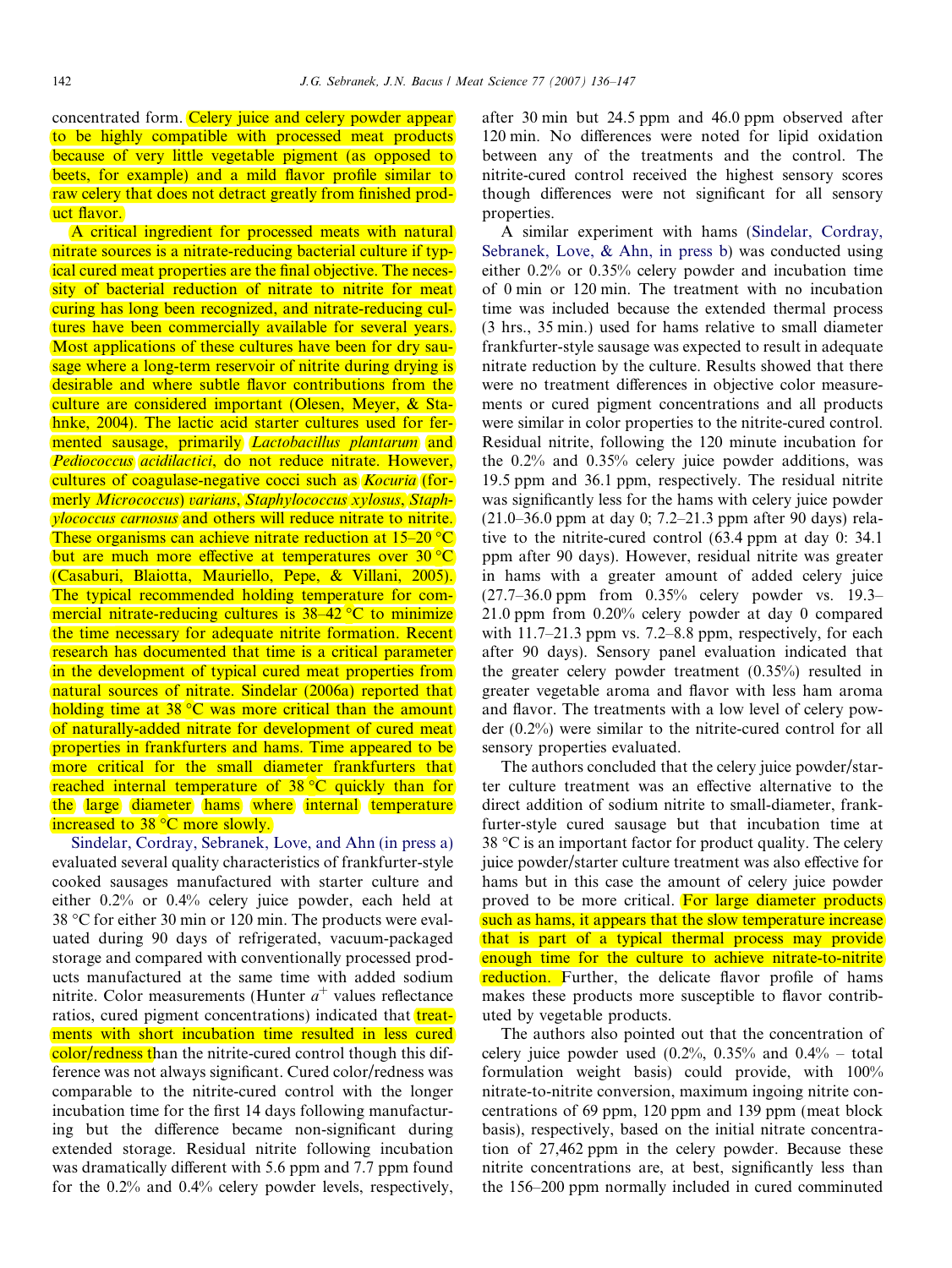products or injected products, it seems likely that product quality differences could occur in some circumstances. It is also worth noting that the actual amounts of nitrite formed from nitrate when natural nitrate sources are used could be a concern relative to microbiological safety. The shelf life of processed meats manufactured with natural nitrate sources in generally less than nitrite-cured products because less nitrite is present and other typical preservatives such as phosphates, lactate, curing accelerators and antioxidants are not included ([Bacus, 2006](#page-10-0)).

Ingredients that might be considered as curing adjuncts for natural or organic processed meats include vinegar, lemon juice solids, and cherry powder. Acidulants such as vinegar have potential to accelerate nitrite reactions because of the impact of pH. However, reducing pH in these products is also a concern for reduced moisture retention because phosphates and many of the traditional water binders cannot be used for natural or organic products. Lemon juice solids or powder are typically significant sources of citric acid which could have similar pH effects as vinegar. Cherry powder, on the other hand, is high in ascorbic acid which functions as a strong nitrite reductant but does not have a large impact on product pH.

An evaluation of a cured pork product manufactured with a natural nitrate source (celery powder) and with or without 0.28% cherry powder showed that including the cherry powder reduced residual nitrite by about 50% ([Bas](#page-10-0)[eler, 2007](#page-10-0)). Residual nitrite declined from 61 ppm to 32 ppm during 12 weeks of storage for a nitrite-cured control, 18–10 ppm for the celery powder treatment and 10– 3 ppm for the celery powder/cherry powder treatment. Addition of cherry powder did not alter the product pH. Other product properties (color, lipid oxidation) were not consistently different though the nitrite-cured treatment showed greater redness (Hunter  $a^*$  values) after about 4 weeks of storage.

Natural antioxidants such as rosemary may be used to provide flavor protection and to retard lipid oxidation in processed meats. However, these compounds do not contribute directly to nitrate/nitrite reactions in meat systems. Further, it appears that the nitrite generated from natural nitrate sources as reported by [Sindelar et al. \(in press a,](#page-11-0) [in press b\)](#page-11-0) was sufficient to provide strong antioxidant effects as typically observed in nitrite-cured meats. **Past** research has shown that as little as 50 ppm added nitrite has a highly significant effect on lipid oxidation ([Morrissey](#page-11-0) [& Techivangana, 1985](#page-11-0)). Thus, relatively small amounts of nitrite formed from nitrate probably provide an important antioxidant role in natural and organic processed meats.

## 4.2. Processes for naturally-cured meats

Most processors that utilize ''natural curing'' are following processing procedures that are, in general, similar to those processes that include chemical nitrites and nitrates. Naturally-cured products typically utilize natural sources of nitrate, but some natural ingredients may also contain nitrite. If sufficient nitrite is consistently available from a natural source, no changes in the normal process are required.

Naturally-cured meat products that utilize natural ingredients for a nitrate source need an ingredient that contains a relatively high natural nitrate content. The nitrate ion is much more available, more consistent in concentration and more stable than nitrite, and can be found in a wide variety of natural ingredients. When using a natural nitrate source, conversion of the nitrate to nitrite is required. Typically, this conversion is accomplished by specific microorganisms (with a nitrate reductase enzyme), as described earlier, that are also acceptable food ingredients. When using these microorganisms, the conversion process requires time, with the specific amount of time depending upon the temperature, the environment, and the concentration of the reactants, namely the microorganisms and the naturally-occurring nitrate. The conversion time can be decreased by increasing the reactant concentrations with the amount of starter culture the most critical.

In all natural curing processes, good distribution of both the nitrate source and the starter culture is essential to achieve uniform curing. The natural nitrate source, if dry, is usually either blended with the dry seasoning component for comminuted products, or added directly to curing **brines.** The starter culture commonly is diluted first with good quality water (i.e. distilled, or low in chlorine or other bacteriocidal chemicals) prior to the addition to comminuted products (the USDA permits a maximum 0.5% combined water and starter culture without labeling the added water) or may also be added directly to curing brines. Also, it is recommended that the starter culture should not be pre-blended with anything that might affect viability (i.e. spices, salt), and thus the nitrate-reducing activity of the culture. The naturally-occurring nitrate is soluble, but the starter culture is not soluble, being water-dispersible, therefore some agitation is recommended for brines to achieve optimal distribution of the culture in the meat product. With curing brines, the pH of the brine is critical to achieving optimal natural curing as well as final product texture, because the phosphates or other buffering agents typically used with nitrite-added products cannot be included for products labeled natural or organic. Generally, low pH brines (i.e. <5.5) are not desirable, thus the pH effect of any added natural ingredients should be considered. With comminuted meat products, the pH effect of directly-added ingredients is not as critical due to the buffering capacity of the meat. Liquid sources of naturally-occurring nitrates (vegetable juices) also are utilized but these ingredients pose some manufacturing issues. Typically, most of these liquids are not shelf stable, and are supplied in frozen form. Secondly, the added water that is a component of the juices must be considered.

For small diameter cooked sausage, formulation and processing are essentially the same as for nitrite-added products, except for the nitrate source and the culture, and a smokehouse process that includes an ''incubation''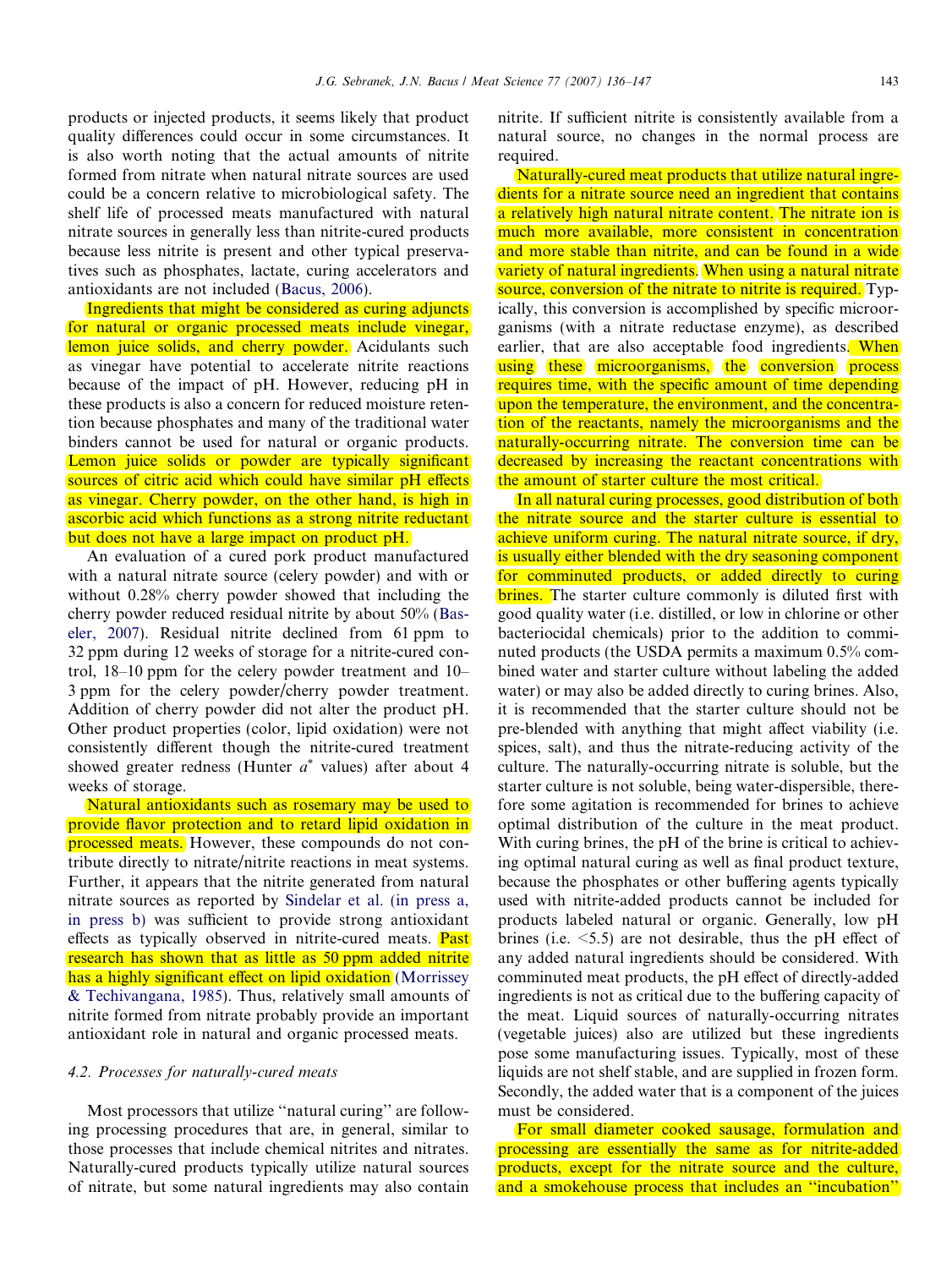period of about 1 h at  $42^{\circ}$ C to achieve nitrate reduction prior to a smoke-cook thermal process. For injected products, the physical injection of the brine with the culture is critical because the culture will not migrate significantly from injection sites. Consequently, good distribution by injection is necessary to avoid uncured spots. Increased injection percentage of brine is generally preferred to facilitate better distribution. For thermal processing, no ''incubation'' period is likely to be necessary for large diameter products due to the longer process time involved with relatively slow increase in internal temperature. As product diameter is decreased, the heat process may need to be adjusted to achieve optimal nitrate conversion. With injected bellies, for example, a short ''incubation'' period at  $42-46$  °C may be necessary prior to the usual heating cycle. Because bacon is not fully cooked, relatively high bacterial counts from the added culture will remain in the finished product. Fermented sausage products do not typically require any adjustments in processing because the fermentation step already incorporated into the process provides adequate nitrate conversion. Because most starter cultures, particularly in the US consist of lactic acidproducing bacteria only, it is imperative to confirm that the added starter culture is composed of a mixed culture including nitrate-reducing organisms as well as those included to ferment the added sugars. Many mixed starter cultures are available to accomplish both functions, or the nitrate-reducing culture can be added ''on top'' of a currently used acid-producing culture.

# 5. Current issues with natural and organic cured meats

# 5.1. Regulatory

The current US regulatory requirements concerning ''organic'' meat products are well defined, thus processors desiring to make such products must adhere to a fixed set of regulations outlining permitted ingredients. With ''natural'' meat products, however, the rules for permitted ingredients recently have become more confusing. The petition submitted to the USDA in October, 2006, suggested that the 2005 revisions to the agency's ''natural'' policy created inconsistencies by allowing foods carrying the ''natural'' label to contain synthetic ingredients and preservatives. Much of the concern expressed by the petitioner was the allowance of sodium and potassium lactates in ''natural'' products, since these ingredients would be considered ''chemical preservatives''. The petition to the USDA proposed that extensive rulemaking should be initiated for meat and poultry products labeled as ''natural'' in much the same way that had been done with products labeled as ''organic''. Currently, the USDA has begun the rulemaking process for new regulations on natural products with a public meeting in Washington in December, 2006, and a comment period that concluded in March, 2007.

The issue of lactates as ''chemical preservatives'' also raised the issue of other dual-function ingredients, whereas

the ingredient may be considered as a natural ingredient for flavor and/or function, but can also have a dual function as a ''natural'' preservative. The issue of ''natural preservative'' vs. ''chemical preservative'' has not been defined, as yet. Many natural compounds that exist in the environment can serve to inhibit microorganisms, retard oxidation, and thus ''preserve'' the product and would be valuable ingredients in food products that are labeled as ''natural''. Until this issue of ''natural'' vs. ''chemical'' preservatives is resolved, the current US regulatory environment is retarding innovative product development and may compromise food safety as well.

# 5.2. Manufacturing

When manufacturing ''natural'' and ''organic'' meat products using natural ingredients, the inherent variability of natural ingredients must be considered. In the natural curing process, whereby naturally-occurring nitrates are converted by starter cultures to nitrites, the concentration of the nitrate in the source plus the nitrate-reducing activity of the starter culture will effect the degree of curing achieved. Typically, in products cured with direct addition of sodium nitrite in the US, the ingoing nitrite is limited to 156 ppm in most meat products and 120 ppm in injected bacon. In naturally-cured meat products, the ingoing nitrate level is most often between 40 ppm and 60 ppm, thus there is, at best, significantly less nitrite in these products than in the typical nitrite-cured products. Measurable residual nitrite concentrations in both types of cured products are often similar without major differences in color or color stability. However, product quality will be very dependent upon actual nitrite formation in the product during the nitrate reduction phase of the process. While reduced shelf-life has been observed in naturally-cured meats, a significant part of the change is probably due to the lack of other traditional ingredients that are not permitted in ''natural'' products (i.e. phosphate, ascorbate, erythorbate, citric acid, synthetic antioxidants) as well as reduced concentration of nitrite.

# 5.3. Marketing

The issue of consumer understanding of what is meant by ''natural'' meat products is difficult to define. Many consumers may not comprehend that natural ingredients often contain naturally-occurring chemicals virtually identical in chemical nature to those chemicals synthetically produced. One of the current concerns with ''naturallycured'' meat and poultry products is that these products often contain residual nitrate and nitrite, even though labeled as ''no nitrates or nitrites added''. According to the US [Code of Federal Regulations \(2006\)](#page-10-0) in 9 CFR 319.2, the processor has no choice but to label such products (i.e. ''... to which nitrite or nitrate is permitted or required to be added...'') as ''uncured'' and no ''nitrates or nitrites added'' even though the processor may be utilizing a natural curing process.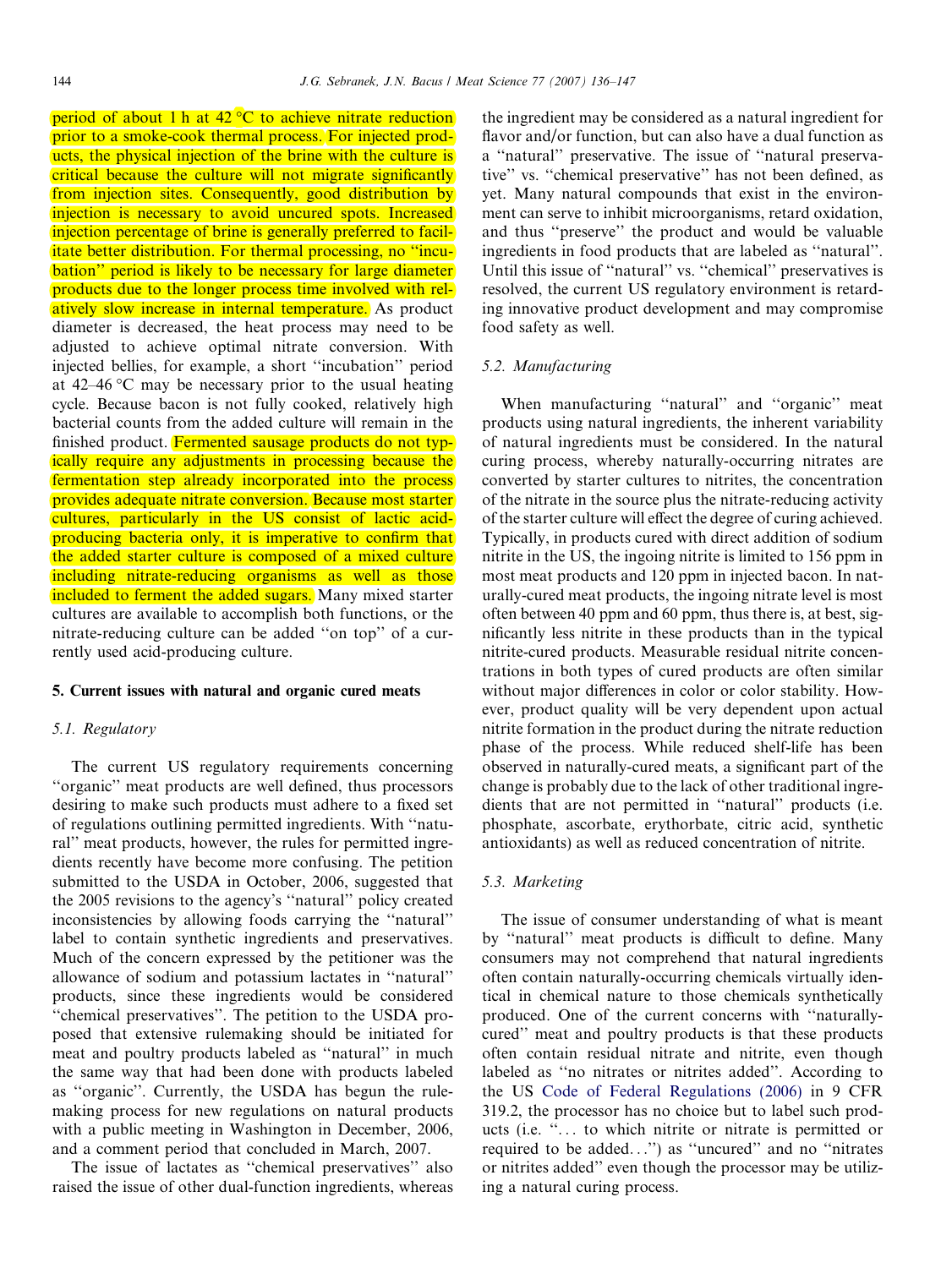To provide the consumer with the most accurate information, more appropriate labeling would be to use a term such as ''naturally-cured'' and eliminate the ''uncured'' and ''no nitrates or nitrites added'' requirement that currently exists in the US.

# 5.4. Quality

The quality characteristics expected of traditional cured meats that are unique to these products include the reddish-pink color of cooked denatured nitrosylhemochrome, a flavor that is distinct from uncured products, and longterm flavor protection resulting from the strong antioxidant effect of nitrite on meat systems. The fixation of desirable color is the first and most obvious effect of nitrite when added to meat and is considered an essential function because color is a critical component affecting consumer retail purchases ([Cornforth & Jayasingh, 2004\)](#page-10-0). As little as 2–14 ppm of nitrite (depending on species) can induce pink coloration in cooked meats, though at these levels the color is often sporadic and likely to fade with time. Extensive research in the 1970s showed that 25–50 ppm of ingoing nitrite was adequate to develop relatively stable cured color ([National Academy of Sciences, 1982\)](#page-11-0). While there are indications that cured color may be less intense with 40–50 ppm of nitrite instead of 150–200 ppm depending on product type, 40–50 ppm is generally considered adequate for cured color development in most products. Thus, it would appear that cured color development can be achieved relatively easily in processed meat using natural sources of nitrate and a nitrate-reducing culture. A related question, however, concerns the long-term stability of the cured color formed in these products. One of the difficulties with assessing potential cured color intensity or stability with nitrate-based cures is that the absolute amount of nitrite formed from nitrate cannot be determined due to the reactive nature of nitrite in meat. [Sindelar](#page-11-0) [et al. \(in press a\)](#page-11-0) reported that for frankfurter-type sausages, products made with celery powder and culture had 9.3–31.9 ppm of residual nitrate remaining when 69 ppm of nitrate was added as part of the celery powder, and 12.2–81.4 ppm when 139 ppm was added. So, if 100% of the nitrate that was depleted was in fact reduced to nitrite, the ingoing nitrite concentrations ranged from 37 ppm to 127 ppm. This is sufficient nitrite to generate desirable cured meat color characteristics in most processed meat products. Similar results were observed for color with hams ([Sindelar et al., in press b](#page-11-0)) where the residual nitrate concentrations suggested formation of nitrite in the range of 45–119 ppm. Thus, the quality of cured color in terms of intensity and stability is not likely to be a major issue in processed meats using natural sources of nitrate if appropriate processing procedures are followed to achieve nitrate reduction, and if adequate packaging (oxygen removal by vacuum or gas flushing and high oxygen-barrier films) is used [\(Møller et al., 2003](#page-11-0)).

Cured flavor is an important quality attribute of cured meats that is derived from addition of nitrite, though the chemical nature of the flavor has never been established. It is clear, however, that relatively low concentrations of nitrite result in significant cured flavor. Several researchers have reported acceptable cured meat flavor in products formulated with 40 ppm of ingoing nitrite [\(Pegg & Shahidi,](#page-11-0) [2000](#page-11-0)). In a series of reports, [MacDonald, Gray, Stanley,](#page-11-0) [and Usborne \(1980\), MacDonald, Gray, Kakuda, and](#page-11-0) [Lee \(1980\)](#page-11-0) and [MacDonald, Gray, and Gibbins \(1980\)](#page-11-0) concluded that addition of 50 ppm of nitrite to hams was sufficient to produce significant cured meat flavor and antioxidant protection. Thus, in addition to color, it appears that 40–50 ppm or more of ingoing nitrite will result in a significant flavor contribution to cured meat.

The third quality contribution of nitrite to cured meat is the often-overlooked, but highly effective role of nitrite as an antioxidant, and it is clear that nitrite is again effective at relatively low concentrations. [Morrissey and Techivang](#page-11-0)[ana \(1985\),](#page-11-0) for example, using cooked, ground beef, pork, chicken and fish muscle, reported that 50 ppm of nitrite reduced TBA values by 50–64% for beef, pork and chicken, and about 35% for fish. Nitrite concentrations of 100 ppm resulted in TBA reductions of 57–72%, and 200 ppm reduced TBA values by 87–91%. There was a very clear relationship between saturated:unsaturated fat ratios and the TBA values, with more unsaturated fats resulting in greater TBA values regardless of the nitrite concentration. While nitrite is effective as an antioxidant at 50 ppm, it is more effective at greater concentrations up to 200 ppm. A point to note is that the antioxidant function of nitrite in cured meat, while highly effective, is not as unique as the color and flavor contributions. There are a number of other antioxidants including natural compounds that can protect meat lipids from oxidation and flavor deterioration.

If at least 50 ppm of nitrite is formed from nitrate during processing of meat products with natural nitrate sources, it appears that the typical quality characteristics expected of cured meat (color, flavor, flavor stability) will be achieved. A question that is more difficult to answer is the long-term stability of those quality characteristics. It is well recognized that when nitrite is fully depleted from cured meat, color fading and flavor changes typically occur. Some residual nitrite is essential to maintaining typical cured meat properties during extended product storage, and 5– 15 ppm residual nitrite has been reported for commercial cured meats in the US [\(Cassens, 1997b\)](#page-10-0). It is important to keep in mind that packaging and environmental conditions, particularly temperature and exposure to light, are critical to long-term cured meat quality, and become more critical when residual nitrite is reduced.

## 5.5. Safety

The safety of processed meats that simulate traditional cured meats by using natural sources of nitrate is a significant issue for two reasons; first, nitrite is a very effective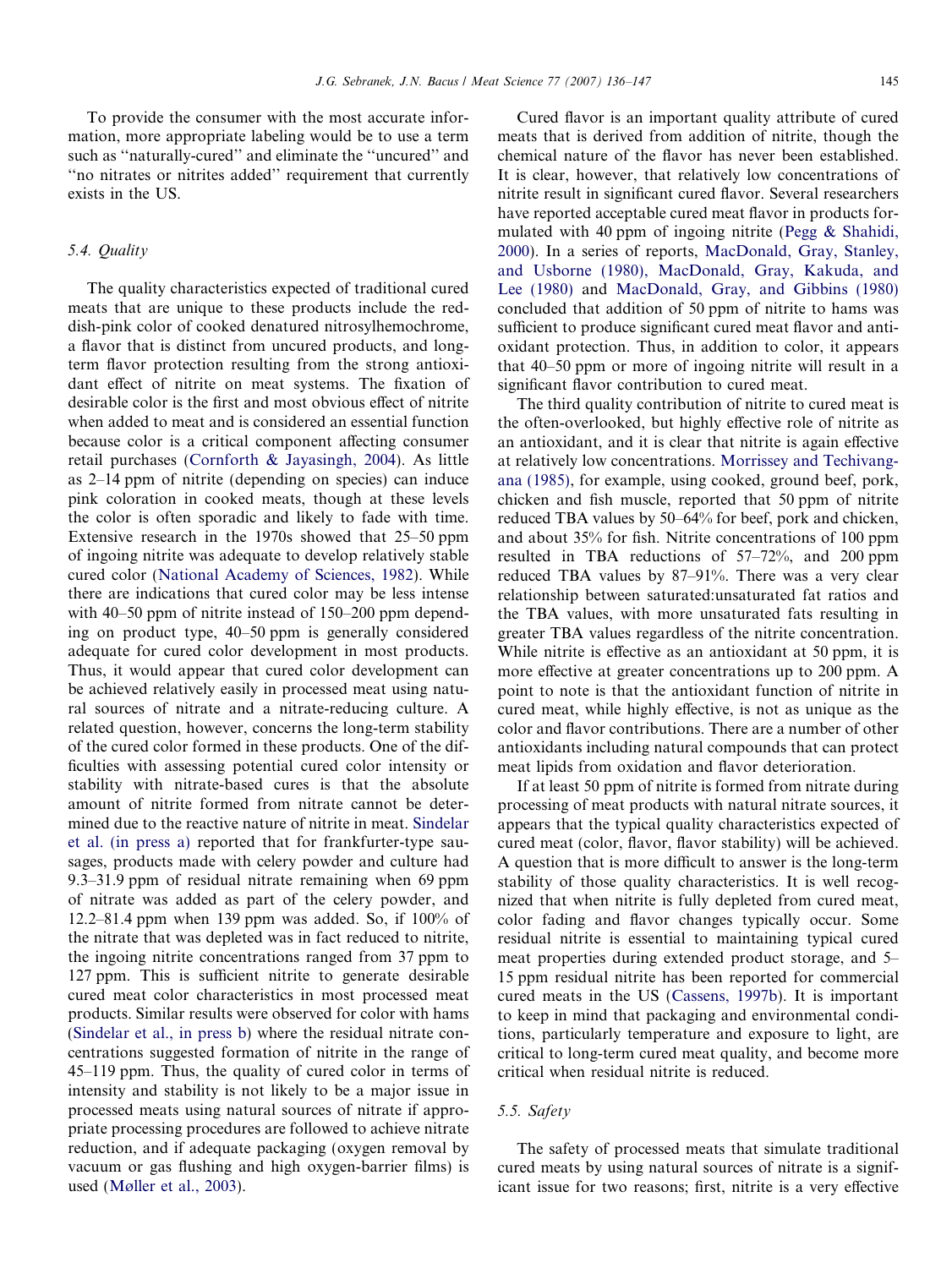<span id="page-10-0"></span>antimicrobial agent, particularly for preventing toxin production by C. botulinum and second; residual nitrite concentration is a well-known risk factor in the potential formation of carcinogenic nitrosamines. In both cases, ingoing and residual nitrite concentrations must be carefully controlled to provide product safety.

The antimicrobial role of nitrite in cured meat has been well documented. While nitrite plays a key role in inhibition of C. botulinum, extensive research has demonstrated that pH, reductants (ascorbate and erythorbate), salt, phosphates and thermal processing are all highly interactive with nitrite for achieving inhibitory effects [\(Tompkin,](#page-11-0) [2005\)](#page-11-0). It has been suggested that both the amount of added nitrite and the amount of nitrite present as residual nitrite at the time of temperature abuse are important to antibotulinal protection. Because ingoing nitrite is depleted over time in cured meat, the importance of ingoing nitrite is probably due to the increased residual nitrite that results. Christiansen (1980), in a review of botulinal inhibition by nitrite, concluded ''that any change in nitrite usage which reduces the level of residual nitrite or increases the rate of nitrite depletion could increase the above mentioned (botulinal) theoretical risk''.

The issue for processed meats that utilize natural sources of nitrate is that the true amount of nitrite formed is unknown and impossible to measure because nitrite reacts quickly with meat components. While the amount of detectable residual nitrite in these products is significant, it is often less than that found in nitrite-cured products [\(Sindelar et al., in press a, in press b\)](#page-11-0) depending on processing conditions. On the other hand, the nitrite reactions means that there are variable pools of nitrite-modified compounds in cured meat that remain available as reactive sources of nitric oxide [\(Kanner & Juven, 1980; Møller &](#page-11-0) [Skibsted, 2002](#page-11-0)). Consequently, the microbial safety of processed meats manufactured with natural sources of nitrate is very difficult to assess without microbiological challenge studies. This is a very significant current research need for effectively assessing the safety of these products.

The second potential safety issue that should be considered with these products is the implications of higher-thanusual nitrite concentrations. [Sindelar et al. \(in press a\)](#page-11-0) found that a frankfurter-style sausage processed with 0.4% celery powder and an extended incubation time resulted in significantly more residual nitrite than a nitrite-cured control throughout 90 days of storage. Elevated residual nitrite in bacon is a potential risk for nitrosamine formation and actual ingoing nitrite concentrations need to be carefully controlled to avoid this potential problem. The nature of the time–temperature relationship for reduction of nitrate to nitrite by a starter culture makes the concentration of nitrite a variable entity. Further, vegetable products are recognized as extremely variable in nitrate content as a result of different environmental conditions that occur during plant growth [\(National Academy of](#page-11-0) [Sciences, 1981](#page-11-0)). Consequently, more information is needed on the best means by which to control nitrite formation in processed meats manufactured with natural sources of nitrate to assure that excess concentrations of nitrite do not become a safety issue.

#### **References**

- Archer, D. L. (2002). Evidence that ingested nitrate and nitrite are beneficial to health. Journal of Food Protection, 65, 872–875.
- Bacus, J. (2006). Natural ingredients for cured and smoked meats. In Proceedings of the 59th reciprocal meat conference (pp. 77–78), June 18–21, 2006. Champaign-Urbana, IL, USA.
- Baseler, L. J. (2007) Unpublished data. Iowa State University, Ames, IA, USA.
- Binkerd, E. F., & Kolari, O. E. (1975). The history and use of nitrate and nitrite in the curing of meat. Food and Cosmetics Toxicology, 13, 655–661.
- Bourn, D., & Prescott, J. (2002). A comparison of the nutritional value, sensory qualities and food safety of organically and conventionally produced foods. Critical Reviews in Food Science and Nutrition, 42(1), 1–34.
- Cantoni, C., Berretta, G., & Bianchi, M. A. (1978). Ammonia, nitrites and nitrates in sodium chloride. Archivio Veterinario Italiano, 29(5/6), 166–167 (Italian with English summary).
- Casaburi, A., Blaiotta, G., Mauriello, G., Pepe, O., & Villani, F. (2005). Technological activities of Staphylococcus carnosus and Staphylococcus simulans strains isolated from fermented sausages. Meat Science, 71, 643–650.
- Cassens, R. G. (1990). Nitrite-cured meat. Trumbull, CT: Food and Nutrition Press, Inc.
- Cassens, R. G. (1997a). Composition and safety of cured meats in the USA. Food Chemistry, 59, 561–566.
- Cassens, R. G. (1997b). Residual nitrite in cured meat. Food Technology, 51(2), 53–55.
- Christiansen, L. N. (1980). Factors influencing botulinal inhibition by nitrite. Food Technology, 34(5), 237–239.
- Code of Federal Regulations. (2006). Animals and animal products. 9 CFR 317.17, 9 CFR 319.2 and 9 CFR 424.21-23. Washington, DC. [<http://www.access.gpo.gov/nara/cfr/waisidx\\_06/9cfrv2\\_06.html#301>](http://www.access.gpo.gov/nara/cfr/waisidx_06/9cfrv2_06.html#301). Accessed 28.12.06.
- Cornforth, D. P., & Jayasingh, P. (2004). Colour and pigment. In W. K. Jensen, C. Devine, & M. Dikeman (Eds.), Encyclopedia of meat sciences (pp. 249–256). Oxford, UK: Elsevier Ltd.
- Coughlin, J. R. (2006). Update on International Agency for Research on Cancer monograph on ingested nitrite and nitrate. In Proceedings of the meat industry research conference. [<http://www.meatscience.orgP](http://www.meatscience.org/Pubs/mircarchiv/2006/default.htm)[ubs/mircarchiv/2006/default.htm>](http://www.meatscience.org/Pubs/mircarchiv/2006/default.htm). Accessed 30.12..06. October 4–5, 2006, Hollywood, FL, USA.
- Devcich, D. A., Pedersen, I. K., & Petrie, K. J. (2007). You are what you eat: Modern health worries and the acceptance of natural and synthetic additives in functional foods. Appetite, 48, 333–337.
- Dreezens, E., Martijn, C., Tenbult, P., Kok, G., & deVries, N. K. (2005). Food and values: an examination of values underlying attitudes toward genetically-modified and organically grown food products. Appetite, 44, 115–122.
- Fox, J. B., Jr., Sebranek, J. G., & Phillips, J. G. (1994). Kinetic analysis of the formation of nitrosylmyoglobin. Journal of Muscle Foods, 5, 15–25.
- Heinerman, J., & Anderson, G. (2001). Salt: Nature's fifth element. Chico, CA: Ocean Press International.
- Herrador, M. A., Sayago, A., Rosales, D., & Asuero, A. G. (2005). Analysis of a sea salt from the Mediterranean Sea. Alimentaria, 360, 85–90.
- Honikel, K. O. (2004). Curing agents. In W. K. Jensen, C. Devine, & M. Dikeman (Eds.), Encyclopedia of meat sciences (pp. 195–201). Oxford, UK: Elsevier Ltd.
- Husak, R. L. (2007). A survey of commercially available broilers originating from organic, free-range, and conventional production